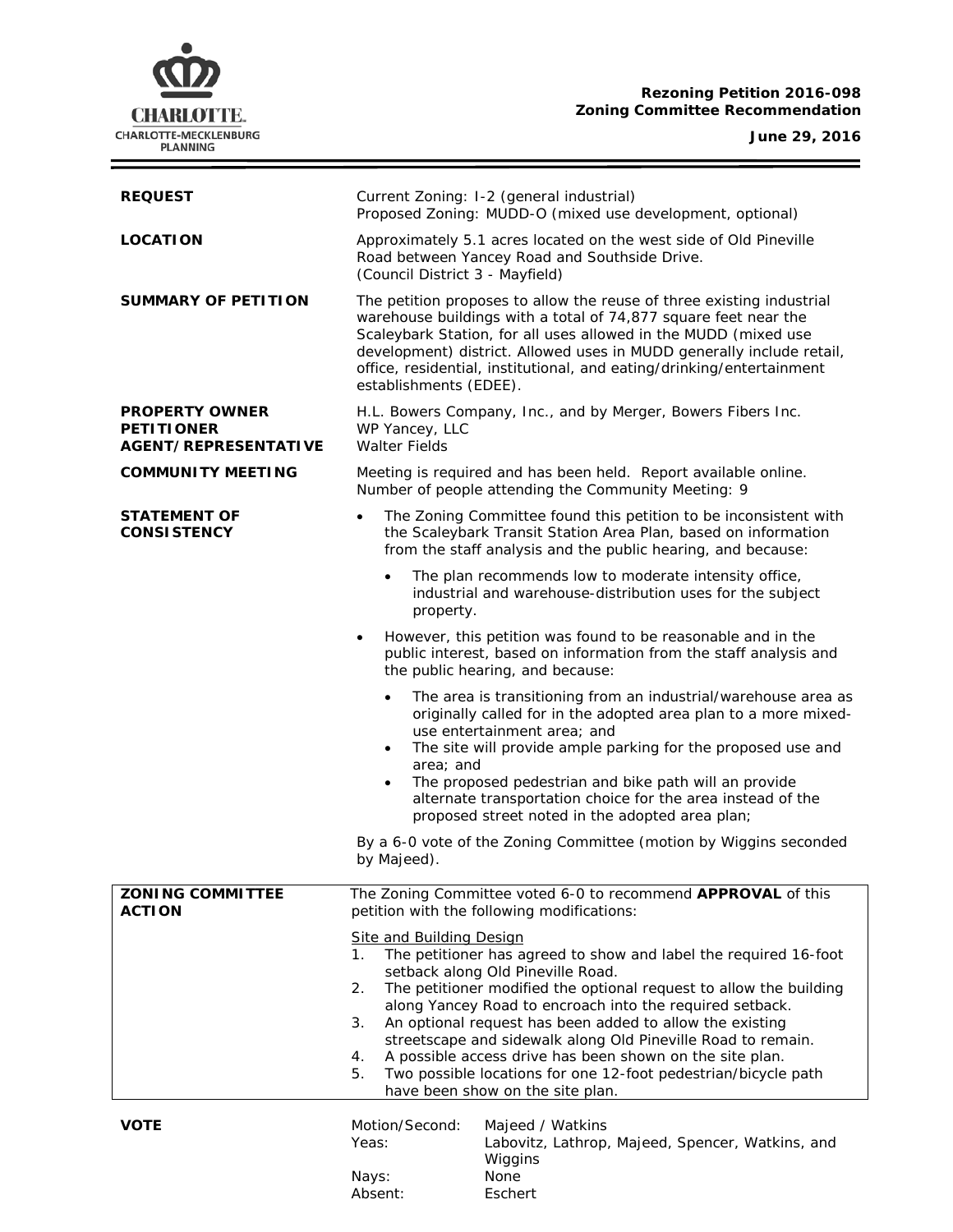|                                              | Recused:<br><b>None</b>                                                                                                                                                                                                                                                                                                                                                                                                                                                                                                                                                                                                                                                                                                                                                                                                                                                                                                                                                                                                                                                           |
|----------------------------------------------|-----------------------------------------------------------------------------------------------------------------------------------------------------------------------------------------------------------------------------------------------------------------------------------------------------------------------------------------------------------------------------------------------------------------------------------------------------------------------------------------------------------------------------------------------------------------------------------------------------------------------------------------------------------------------------------------------------------------------------------------------------------------------------------------------------------------------------------------------------------------------------------------------------------------------------------------------------------------------------------------------------------------------------------------------------------------------------------|
| <b>ZONING COMMITTEE</b><br><b>DISCUSSION</b> | Staff presented this item to the Zoning Committee, noting several<br>changes were made to the plan after the public hearing. Staff also<br>stated that there were still several outstanding issues and due to those<br>issues staff was not recommending approval of this petition. Staff<br>noted that this petition is inconsistent with the Scaleybark Transit<br>Station Area Plan. Several committee members asked about the<br>proposed street connection that staff requested. Staff responded that<br>the street connection was identified in the area plan, and would break<br>up the block length, and possibly provide relief at the intersection of<br>Yancey Road and Old Pineville Road. One Commissioner asked if staff<br>was in opposition due to the inconsistence with the adopted area plan.<br>Staff responded that the request was inconsistent but staff could<br>support the use if the outstanding issues were addressed since we<br>supported other petitions in the area that have been approved. There<br>was no further discussion of this petition. |
| <b>STAFF OPINION</b>                         | Staff disagrees with the recommendation of the Zoning Committee.<br>Staff feels that the requested street connection would allow for<br>vehicular, bicycle and pedestrian mobility through an area that is<br>converting existing warehouse uses to an entertainment district. The<br>connection would support the City's policy goal of increased<br>connectivity and a denser street network in transit station areas. The<br>design details requested for the pedestrian plazas and motor<br>court/drop off would allow staff to evaluate the deviation from the<br>required streetscape standards along Yancey Road.                                                                                                                                                                                                                                                                                                                                                                                                                                                          |

## **FINAL STAFF ANALYSIS (Pre-Hearing Analysis online at [www.rezoning.org\)](http://www.rezoning.org/)**

## **PLANNING STAFF REVIEW**

## • **Proposed Request Details**

- The site plan accompanying this petition contains the following provisions:
- Renovate and repurpose three existing buildings, totaling 74,877 square feet for all uses permitted in the MUDD (mixed use development) district.
- Permitted uses in MUDD generally include retail, office, residential, institutional, and eating/drinking/entertainment establishments (EDEE).
- Building modifications will allow for a new pedestrian plaza and a covered exterior courtyard.
- An eight-foot planting strip, eight-foot amenity area and eight-foot sidewalk that transitions to an eight-foot sidewalk and eight-foot planting strip along Yancey Road.
- A possible access drive from Yancey Road to the southern edge of the site for possible connectivity.
- Two possible locations for one 12-foot pedestrian/bicycle path have been shown on the plan.
- Optional Provisions for the following:
	- Parking and maneuvering between the existing building and street frontages on Yancey Road and Old Pineville Road to accommodate motor court and existing loading space.
	- Minor modifications of the proposed streetscape along Yancey Road that may need to be modified once plans are fully developed. Sidewalk deviation will accommodate the existing buildings and possible plaza areas. The adopted area plan calls for an eight-foot planting strip, eight-foot sidewalk, and eight-foot amenity zone for an overall setback of 24 feet from the back of curb.
	- Optional request to allow the existing building along Yancey Road to encroach into the required setback.
	- Request to allow the existing streetscape and sidewalk along Old Pineville Road to remain.

## • **Public Plans and Policies**

- The *Scaleybark Transit Station Area Plan* (2008) recommends the continuation of low to moderate intensity office, industrial, and warehouse-distribution uses.
- The cross section recommended for Yancey Road proposes a 24-foot setback with an eight-foot planting strip, eight-foot amenity zone, and eight-foot sidewalk.
- The plan recommends a new street connection from Old Pineville Road through the proposed site to Dewitt Lane.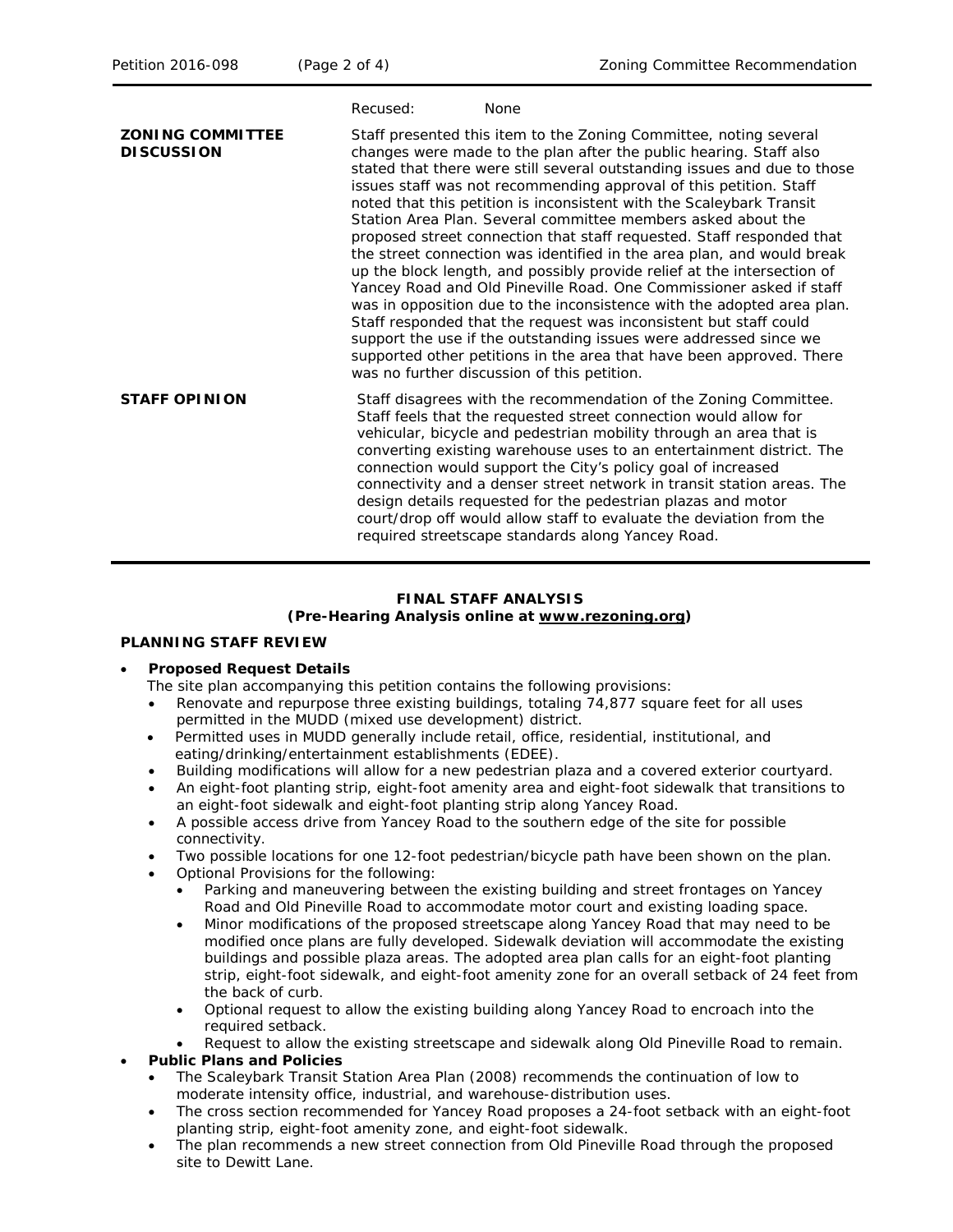## • **TRANSPORTATION CONSIDERATIONS**

- The *Scaleybark Transit Station Area Plan's* stated transportation goal is to provide new street network connections and improve the pedestrian and bicycle environment. Additional street connections are needed to support high density development desired in the transit station area, to provide additional travel routes for vehicular congestion relief, and block spacing better suited for pedestrian-friendly walking routes.
- The area plan recommends a public street connecting through this site. Since the petition proposes reuse of existing buildings, it is not possible to implement this specific area plan recommendation. It does appear possible to break the block into two smaller blocks by incorporating a street connection through the area depicted for surface parking. This would support the City's policy goal for block sizes in a transit station area.
- See Outstanding Issues, Notes 3 and 4.
- **Vehicle Trip Generation:**

Current Zoning:

Existing Use: 400 trips per day (based on 112,317 square feet of warehouse uses). Entitlement: 3,300 trips per day (based on 25,000 square feet of retail uses and 30,000 square feet of office uses with 19,000 square feet unused due to lack of required parking). Proposed Zoning: 5,630 trips per day (based on 74,877 of retail uses).

## **DEPARTMENT COMMENTS** (see full department reports online)

- **Charlotte Area Transit System:** No issues.
- **Charlotte Department of Neighborhood & Business Services:** No issues.
- **Charlotte Fire Department:** No comments received.
- **Charlotte-Mecklenburg Schools:** Non-residential petitions do not impact the number of students attending local schools.
- **Charlotte-Mecklenburg Storm Water Services:** No issues.
- **Charlotte Water:** Charlotte Water has water system availability for the rezoning boundary via existing eight-inch water distribution main located on Yancey Road and twelve-inch water distribution main located along Old Pineville Road. Sewer system availability through an existing eight-inch gravity sewer main located along Yancey Road.
- **Engineering and Property Management:** The site shall comply with the requirements of the City of Charlotte Tree Ordinance.
- **Mecklenburg County Land Use and Environmental Services Agency:** No comments received.
- **Mecklenburg County Parks and Recreation Department:** No issues.

## **OUTSTANDING ISSUES**

Site and Building Design

- 1. Provide a detail showing location of requested option to modify and deviate from the required streetscape standards along Yancey Road.
- 2. Provide a detail of the pedestrian plazas and motor court/drop off.

**Transportation** 

- 3. Revise the site plan to incorporate a future street alignment section that mimics the intent of the future street alignment between Old Pineville Road and Dewitt Lane as shown in the *Scaleybark Transit Station Area Plan*. Per this area plan, street connections in the transit station area are the highest priority as these connections are needed to support high density development and to provide additional travel routes to relieve vehicular congestion and provide additional pedestrian friendly walking routes. CDOT can work with the petitioner to find an alignment that fulfills the intent of the area plan alignment without affecting the existing buildings that the petitioner proposes to retain and re-use.
- 4. CDOT is seeking additional information from the petitioner regarding the possible intensity of the site if it were developed under existing conditions.

## **Attachments Online at [www.rezoning.org](http://www.rezoning.org/)**

- Application
- Pre-Hearing Staff Analysis
- Locator Map
- Site Plan